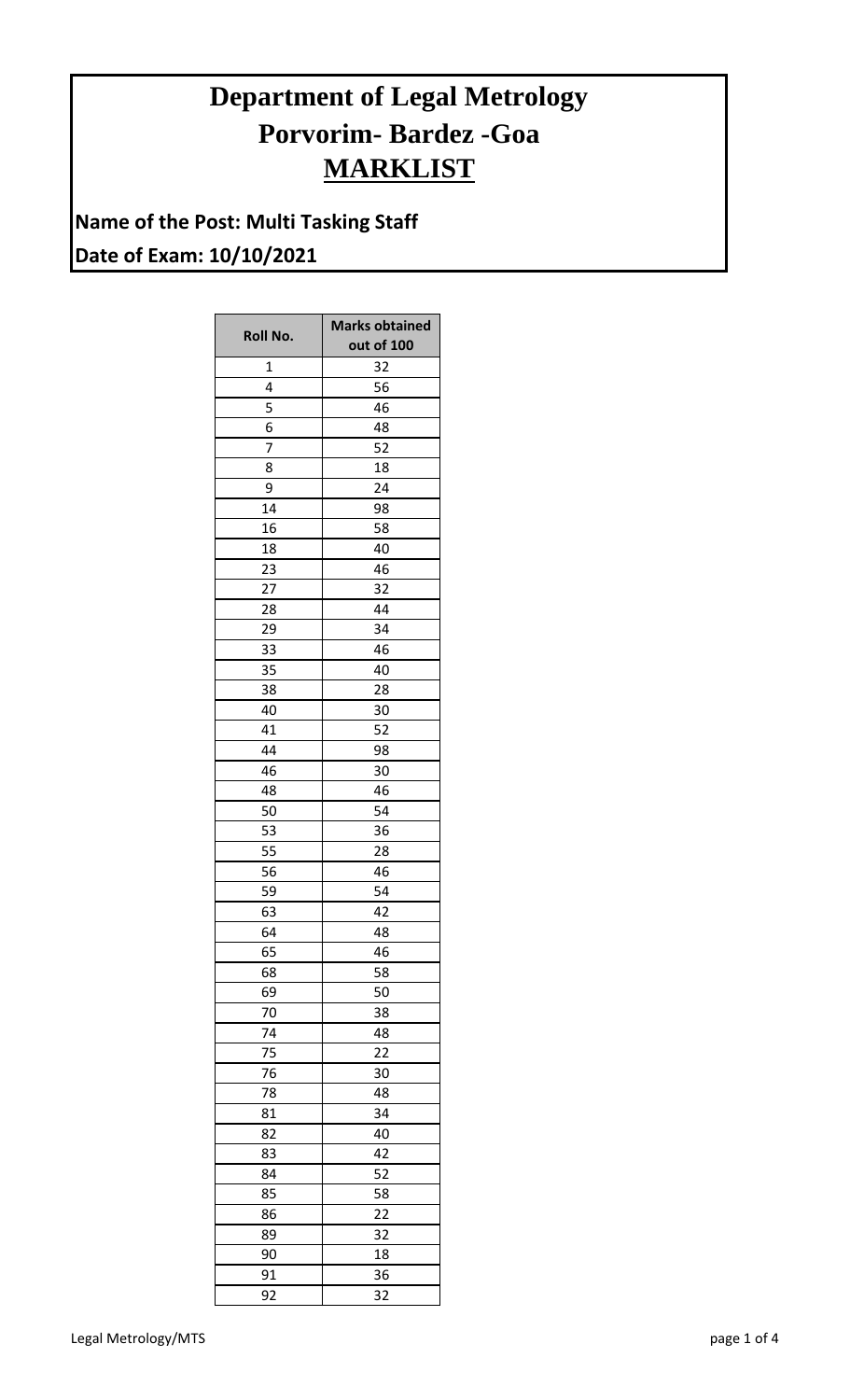| <b>Roll No.</b> | <b>Marks obtained</b><br>out of 100 |
|-----------------|-------------------------------------|
| 97              | 46                                  |
| 99              | 24                                  |
| 100             | 22                                  |
| 103             | 40                                  |
| 104             | 98                                  |
| 106             | 66                                  |
| 108             | 48                                  |
| 110             | 30                                  |
| 115             | 42                                  |
| 116             | 32                                  |
| 118             | 38                                  |
| 119             | 34                                  |
| 120             | 40                                  |
| 121             | 40                                  |
| 125             | 36                                  |
| 126             | 22                                  |
| 129             | 38                                  |
| 130             | 44                                  |
| 131             | 32                                  |
| 132             | 36                                  |
| 133             | 16                                  |
| 134             | 34                                  |
| 137             | 36                                  |
| 139             | 34                                  |
| 140             | 60                                  |
| 143             | 60                                  |
| 145             | 44                                  |
| 150             | 22                                  |
| 152             | 56                                  |
| 154             | 48                                  |
| 156             | 48                                  |
| 159             | 24                                  |
| 161<br>162      | 10<br>52                            |
| 165             | 32                                  |
| 166             | 38                                  |
| 168             | 36                                  |
| 172             | 38                                  |
| 173             | 40                                  |
| 174             | 48                                  |
| 176             | 62                                  |
| 177             | 34                                  |
| 180             | 56                                  |
| 182             | 36                                  |
| 184             | 34                                  |
| 185             | 28                                  |
| 189             | 36                                  |
| 191             | 34                                  |
| 192             | 58                                  |
| 194             | 26                                  |
| 195             | 46                                  |
| 197             | 36                                  |
| 200             | 46                                  |
| 201             | 46                                  |
| 202             | 30                                  |
| 203             | 38                                  |
| 205             | 32                                  |
| 207             | 40                                  |
| 208             | 70                                  |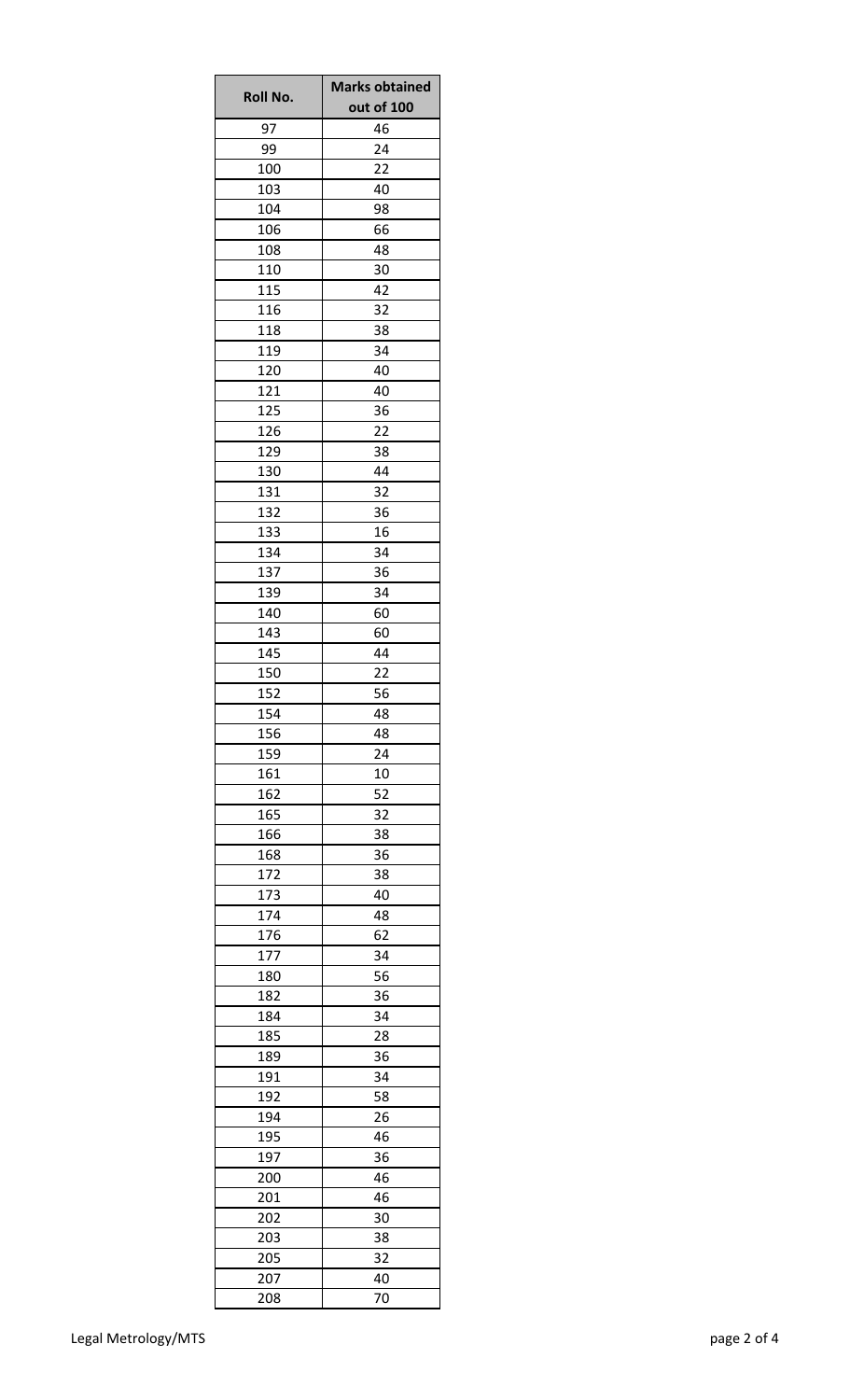| <b>Roll No.</b> | <b>Marks obtained</b><br>out of 100 |
|-----------------|-------------------------------------|
| 210             | 48                                  |
| 211             | 44                                  |
| 213             | 48                                  |
| 215             | 44                                  |
| 218             | 38                                  |
| 219             | 42                                  |
| 220             | 44                                  |
| 222             | 30                                  |
| 223             | 30                                  |
| 225             | 82                                  |
| 227             | 48                                  |
| 230             | 26                                  |
| 231             | 32                                  |
| 234             | 30                                  |
| 235             | 62                                  |
| 237             | 30                                  |
|                 | 38                                  |
| 238<br>245      | 42                                  |
| 246             | 46                                  |
|                 |                                     |
| 247<br>250      | 36<br>44                            |
|                 |                                     |
| 257             | 36                                  |
| 258             | 42                                  |
| 259             | 56                                  |
| 266             | 50                                  |
| 267             | 40                                  |
| 268             | 36                                  |
| 269             | 46                                  |
| 274             | 52                                  |
| 275             | 46                                  |
| 277             | 50                                  |
| 278             | 26                                  |
| 280             | 50                                  |
| 281             | 26                                  |
| 289             | 70                                  |
| 290             | 10                                  |
| 292             | 30                                  |
| 293             | 40                                  |
| 296             | 30                                  |
| 302             | 42                                  |
| 303             | 24                                  |
| 304             | 38                                  |
| 312             | 40                                  |
| 314             | 30                                  |
| 315             | 40                                  |
| 316             | 28                                  |
| 317             | 46                                  |
| 320             | 36                                  |
| 329             | 38                                  |
| 330             | 24                                  |
| 335             | 34                                  |
| 338             | 38                                  |
| 344             | 40                                  |
| 346             | 28                                  |
| 347             | 40                                  |
| 351             | 42                                  |
| 352             | 50                                  |
| 357             | 22                                  |
| 360             | 46                                  |
|                 |                                     |